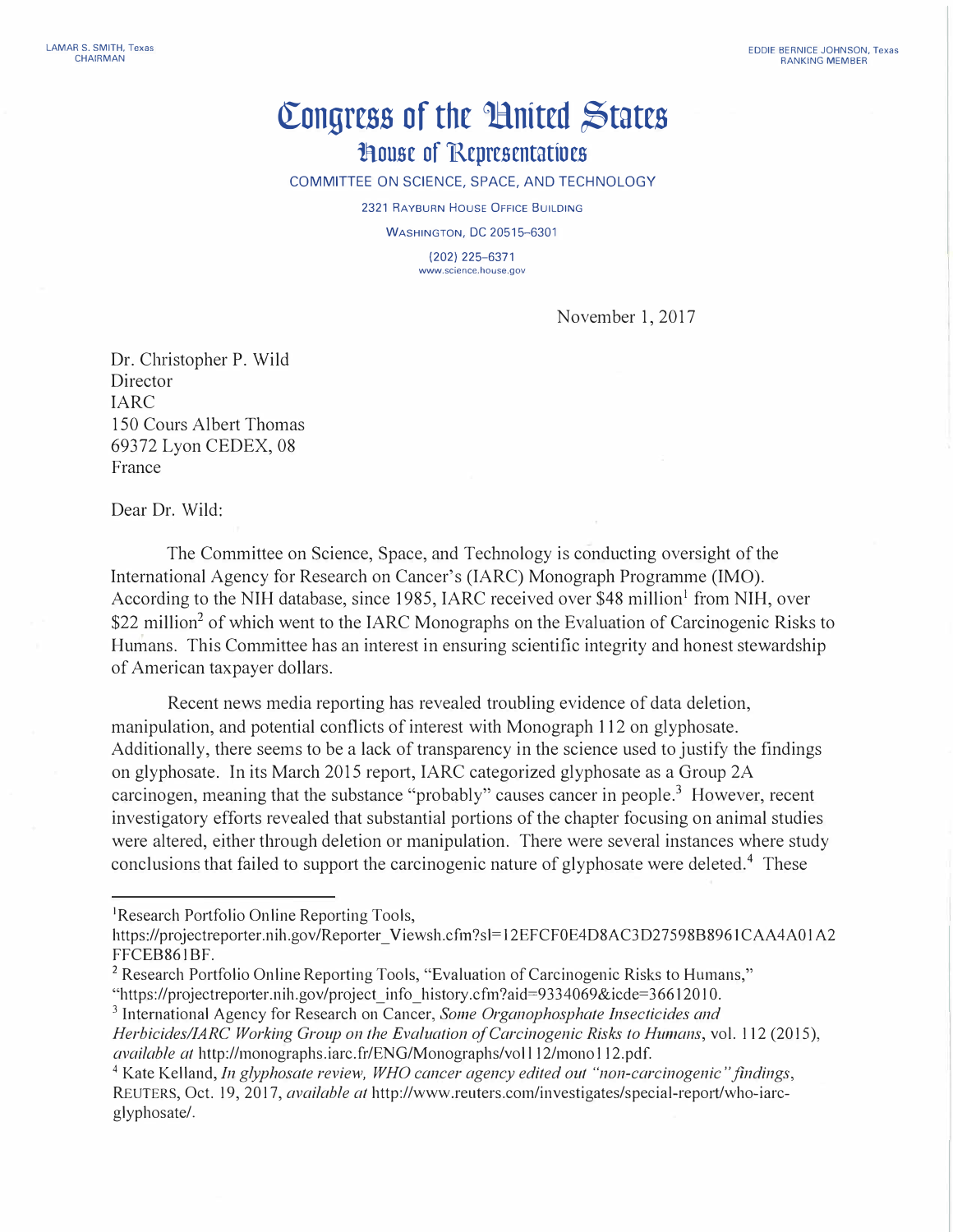Christopher P. Wild October 30, 2017 Page 2

conclusions were deleted from the final monograph, despite IARC's assurance that it strives "to achieve the highest degree of scientific authority and trust in these evaluations."<sup>5</sup>

According to the investigation, six comments that remarked on the lack of connection between glyphosate and cancer were deleted from the report. These comments were replaced with the statement: "The Working Group was not able to evaluate this study because of the limited experimental data provided in the review article and supplemental information."<sup>6</sup> Even studies that clearly concluded "glyphosate ... was not carcinogenic" were cited as "sufficient" evidence of glyphosate as a carcinogen in animals.<sup>7</sup> Out of the ten-page chapter on animal studies, there are ten significant changes when comparing the final IARC monograph and the draft version.<sup>8</sup> This animal studies chapter is the only portion of the glyphosate assessment that was investigated.<sup>9</sup> The rest of the 92-page report is covered by a confidentiality order.<sup>10</sup> The Committee wonders how many significant changes and deletions there were in the remaining pages.

The news media contacted sixteen of the scientists who worked on the glyphosate IMO for answers as to who altered the final report and why the deletions were made. The five scientists who responded refused to answer any questions.<sup>11</sup> In fact, after these manipulations were uncovered, IARC instructed scientists involved with the working group "not to feel pressured to discuss their deliberations."12 Rather than encourage.its scientists to be transparent with the public, IARC chose to ignore those who are affected by policy decisions that are shaped by the glyphosate monograph.

Throughout the review process for the monograph, IARC, the only agency to characterize glyphosate as "probably" a carcinogen, has kept drafts of its glyphosate report confidential. The other agencies that conducted review of glyphosate, such as the Environmental Protection Agency (EPA) and the European Food Safety Authority (EFSA), were open about their processes, publishing information regarding public comments and draft reviews. 13 Moreover, in June of this year, an investigation about the IARC monograph revealed that Aaron Blair, the epidemiologist who chaired a 2015 meeting on glyphosate, withheld critical research from

<sup>5</sup> Section of Evidence Synthesis and Classification - IARC Monographs Group, https://www.iarc.fr/en/research-groups/IMO/objectives.php (last visited Oct. 26, 2017). 6 *In glyphosate review, supra* note 4.

*s Id.*

<sup>9</sup>*Id.* 

<sup>10</sup>*Id.* 

 $^{11}$  *Id.* 

 $12$  *Id.* 13 *Id.* 

<sup>7</sup>*Id.*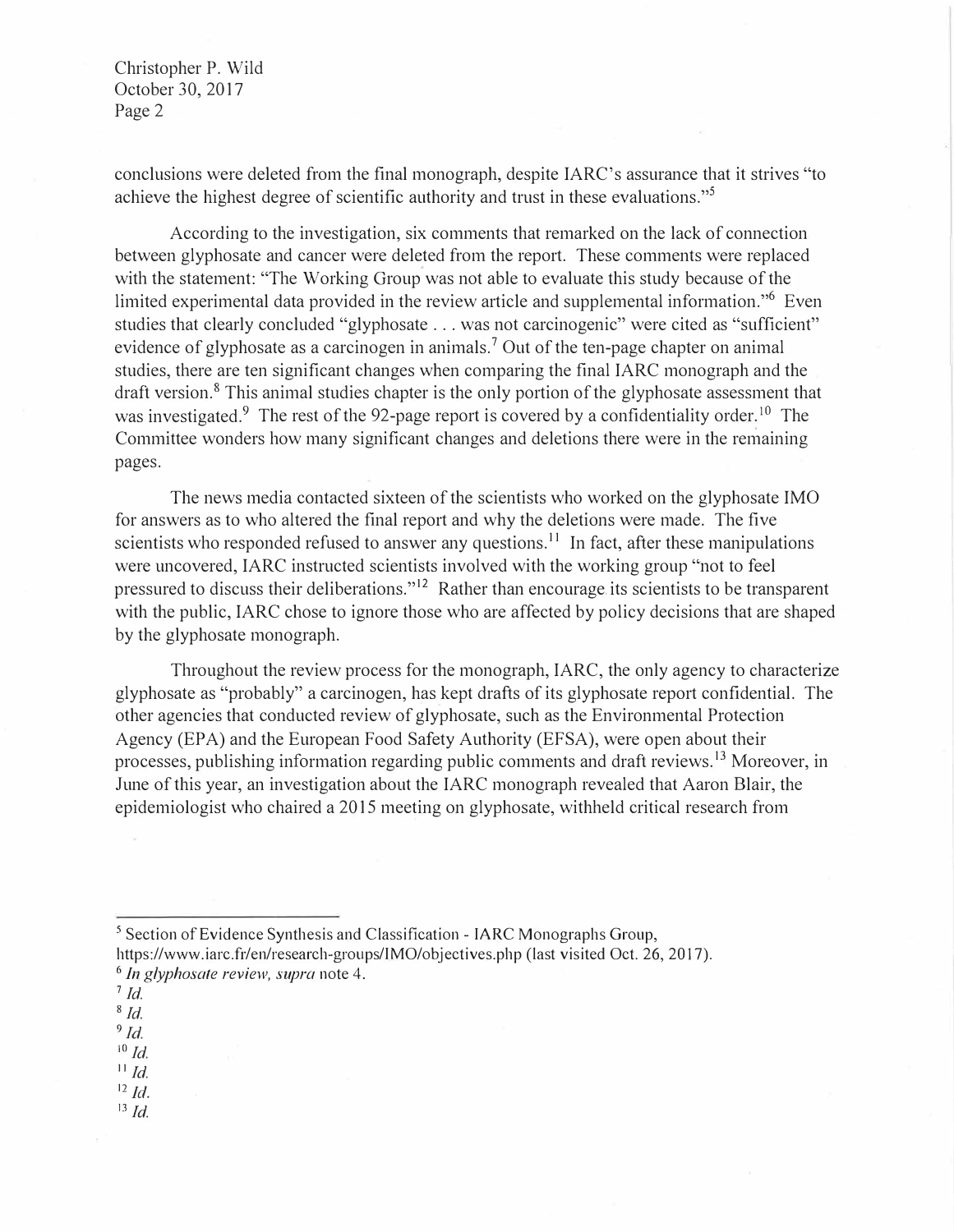Christopher P. Wild October 30, 2017 Page 3

IARC.<sup>14</sup> Blair admitted to knowing that this research could have prevented glyphosate's Group 2A classification.<sup>15</sup>

Besides blatant manipulations of the monograph itself, the Committee is also concerned with Christopher Portier's apparent conflict of interest in relation to the monograph. In his deposition this past September, it became evident that at the same time Portier chaired the IARC Working Group that proposed an assessment on glyphosate, he was also a private litigation consultant for two law firms.<sup>16</sup> In his role as a consultant, he directly benefited from IARC's classification of glyphosate as a "probable" carcinogen.<sup>17</sup> He helped prepare the case against Monsanto, the agricultural company that utilized glyphosate in its products. As a litigation consultant, Portier made at least \$160,000 for his initial preparatory work alone.<sup>18</sup>

The Committee is concerned about the scientific integrity of the IMO assessment of glyphosate and ofIARC in general. With United States' taxpayer dollars funding a portion of IMO, it is this Committee's duty to ensure sound science and transparency within the agency. As such, the Committee may soon hold a hearing to receive testimony from IARC on how it conducts itsIMO reviews and to learn more about who is responsible for the editing of Monograph 112 on glyphosate. Please provide the Committee the names and contact information of IARC-affiliated individuals who would serve as potential witnesses for this hearing. We ask that you provide this information no later than November 8, 2017.

The Committee on Science, Space, and Technology has jurisdiction over environmental and scientific programs and "shall review and study on a continuing basis laws, programs, and Government activities" as set forth in House Rule X.

If you have any questions about this request, please contact Committee staff at 202-225- 63 71. Thank you for your attention to this matter.

Jamar Smith

Chairman Committee on Science, Space, and Technology

Sincerely,

Rep. Andy Bi

Chairman Subcommittee on Environment

<sup>14</sup>Kate Kelland, *Cancer agency left in the dark over glyphosate evidence,* REUTERS, June 14, 2017, *available at https://www.reuters.com/investigates/special-report/glyphosate-cancer-data/.* 

*<sup>1</sup>s Id.* 

<sup>&</sup>lt;sup>16</sup> Portier Dep. 84:1-84:8, Oct. 6, 2017.

<sup>17</sup>*Id.* at 96:14-96:22.

*<sup>1</sup>s Id.*